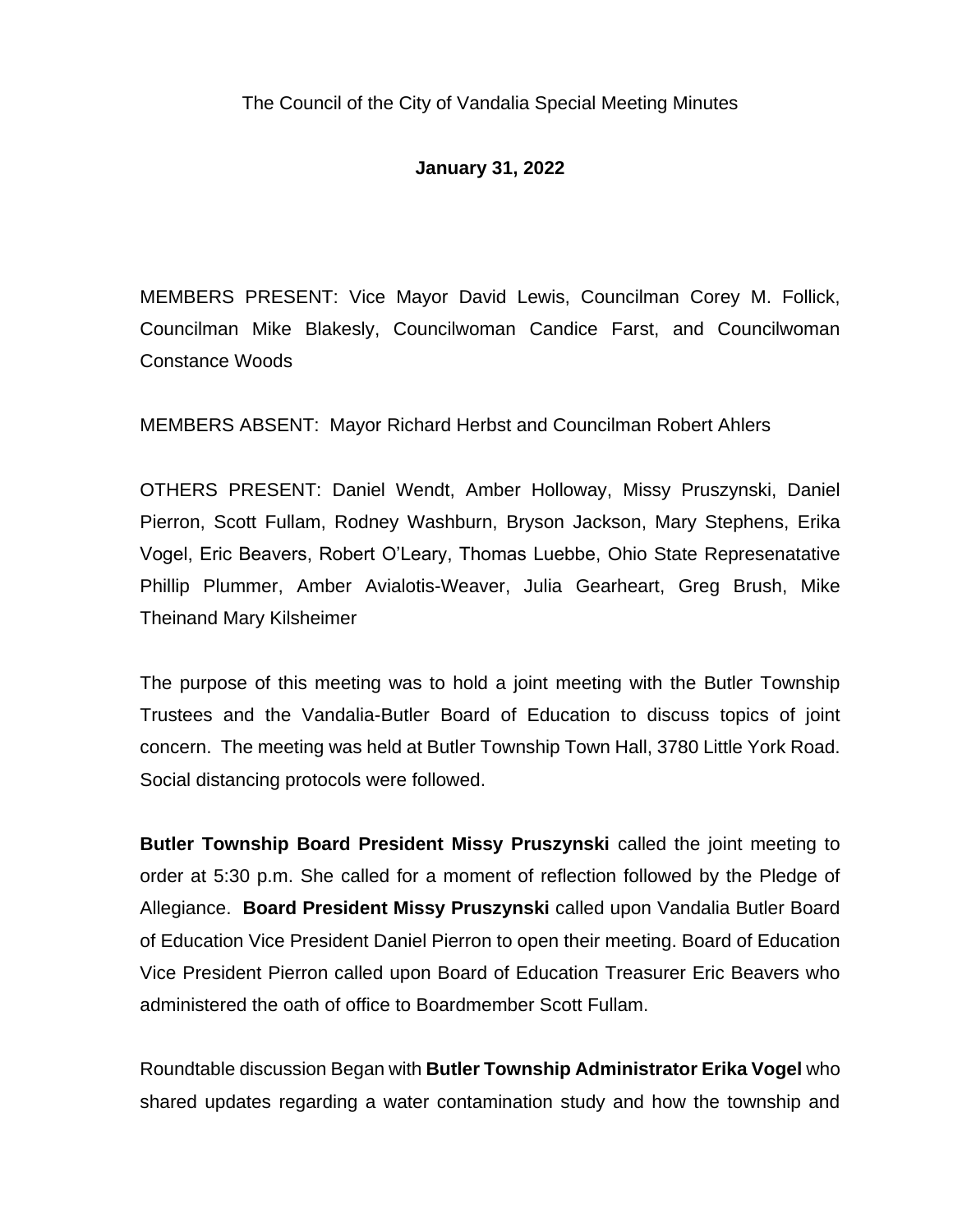## **January 31, 2022**

Montgomery County are working together to test and rectify the situation. **Ms. Vogel** reported on the status of the installation of a sidewalk project on Stonequarry Road, various economic and residential developments in the township, as well as their new branding efforts. She also noted the township received a \$600,000 grant for phase #1 of the Miller Lane Improvement Project.

**Board President Pruszynski** called upon City Manager Wendt to share updates in the City of Vandalia. **Mr. Wendt** began by thanking the local government officials for attending this evening's meeting. He shared several updates including that staff continues to work on improving commerical truck traffic through the city, staff is currently working on a Parks and Recreation Master Plan, council increased 2022 allocations to complete additional asphalt projects, the city recently applied for state funding for a stage at the Art Park Amphitheater, and the city received a \$100,000 grant to be used at Helke Park and also a \$717,000 grant to repave Webster Street.

**Board President Pruszynski** called upon Vandalia Butler City School Distrcit Superintendent Mr. Robert O'Leary to share school district updates. **Superintendent O'Leary** shared many items of interest including that they are having a successful school year, the Student Activity Center has hosted many athletic events providing additional revenue, and this year the district is celebrating its 100<sup>th</sup> anniversary.

**Board President Pruszynski** thanked everyone for attending and sharing valuable information about their organization. After a brief question and answer session between organizations, she adjourned the meeting.

The Special Joint Council Meeting was then adjourned at 6:42 p.m.

APPROVED:

Richard Herbst, Mayor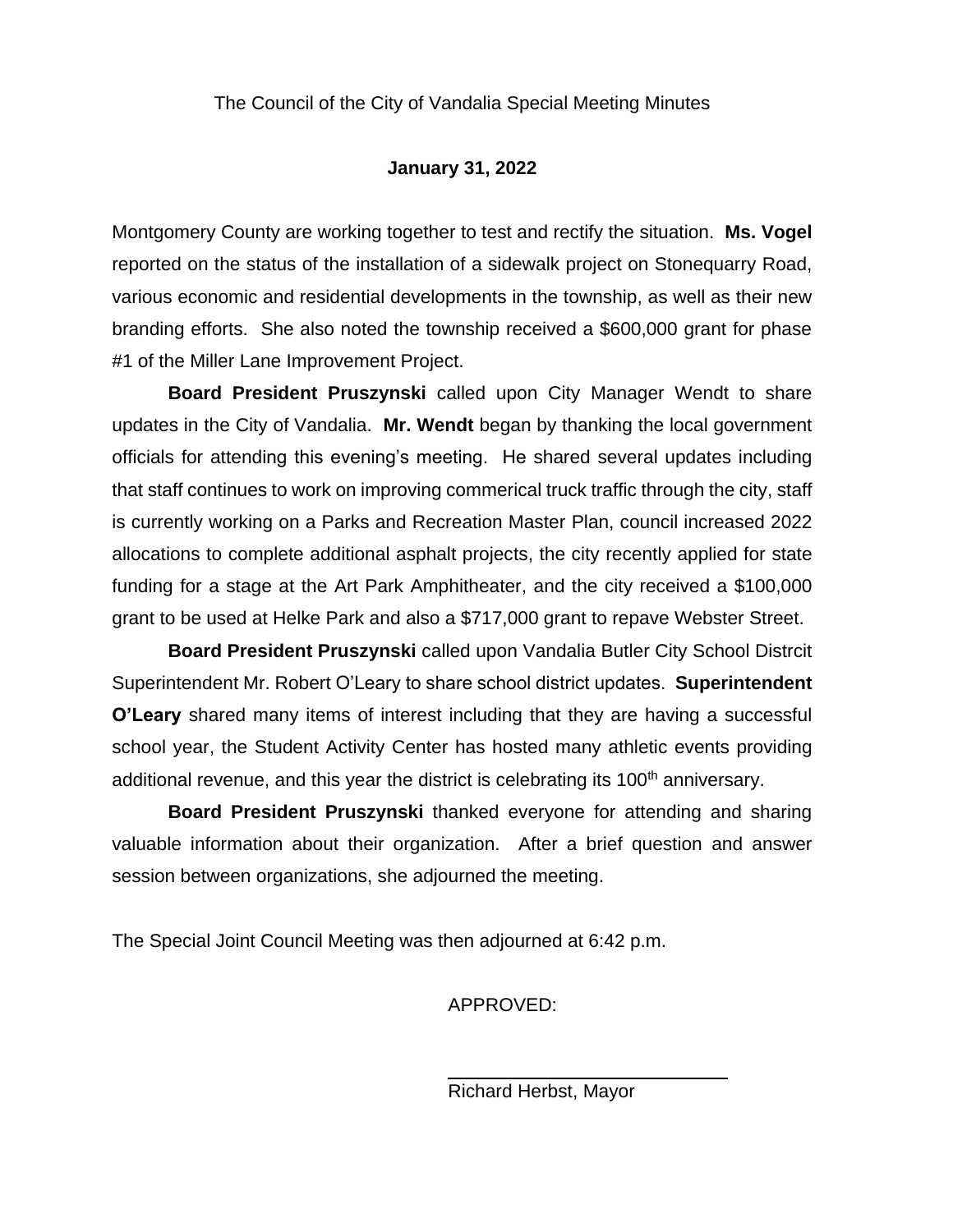## **January 31, 2022**

ATTEST:

\_\_\_\_\_\_\_\_\_\_\_\_\_\_\_\_\_\_\_\_\_\_\_\_\_\_\_\_\_\_\_\_\_\_ Missy Pruszynski, Deputy Clerk of Council